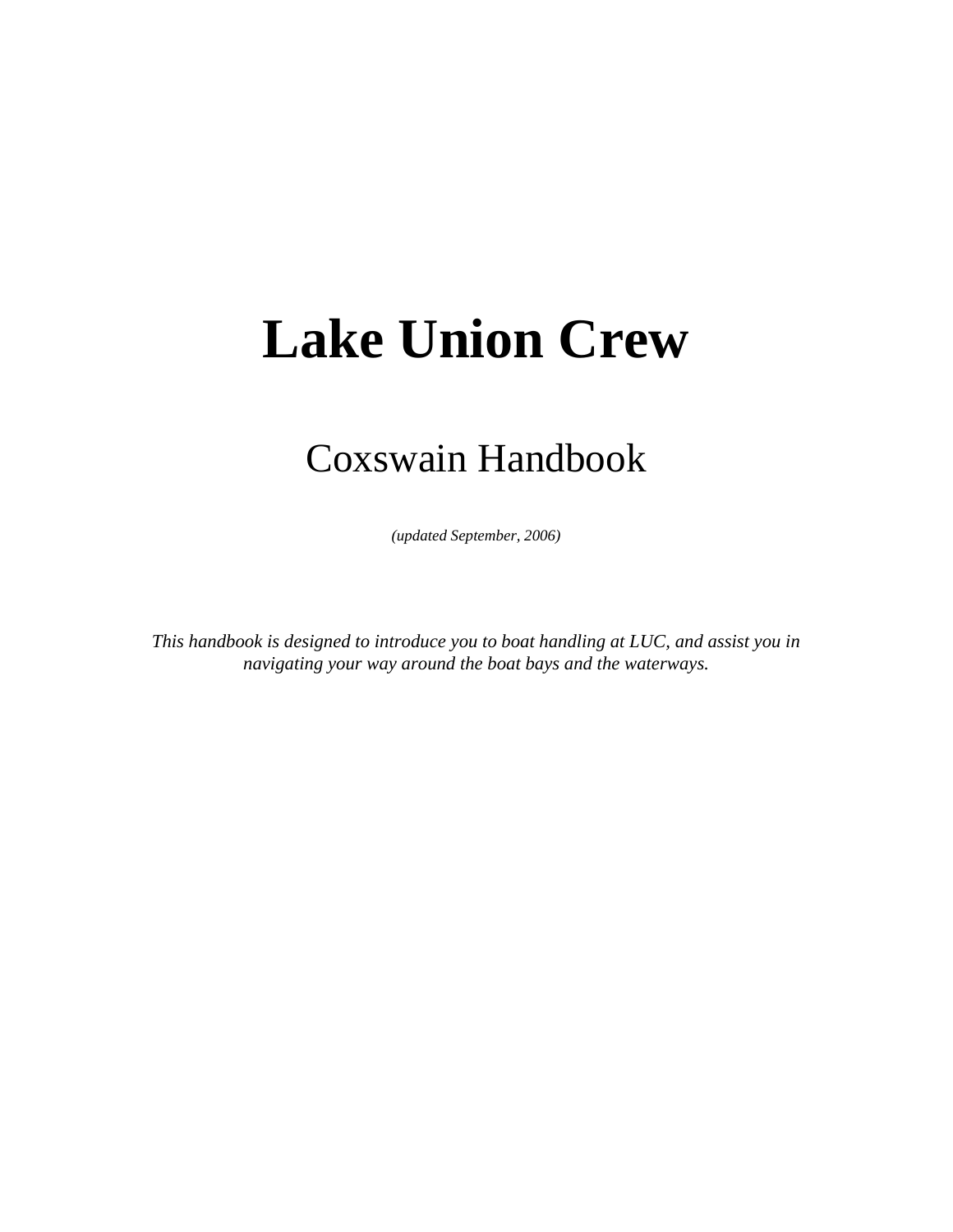## **Table of Contents**

| Miscellaneous 77 |  |
|------------------|--|
|                  |  |
|                  |  |
|                  |  |
|                  |  |
|                  |  |
|                  |  |
|                  |  |
|                  |  |
|                  |  |
| Miscellaneous 11 |  |
|                  |  |
|                  |  |
|                  |  |
|                  |  |
|                  |  |
|                  |  |
|                  |  |
|                  |  |
|                  |  |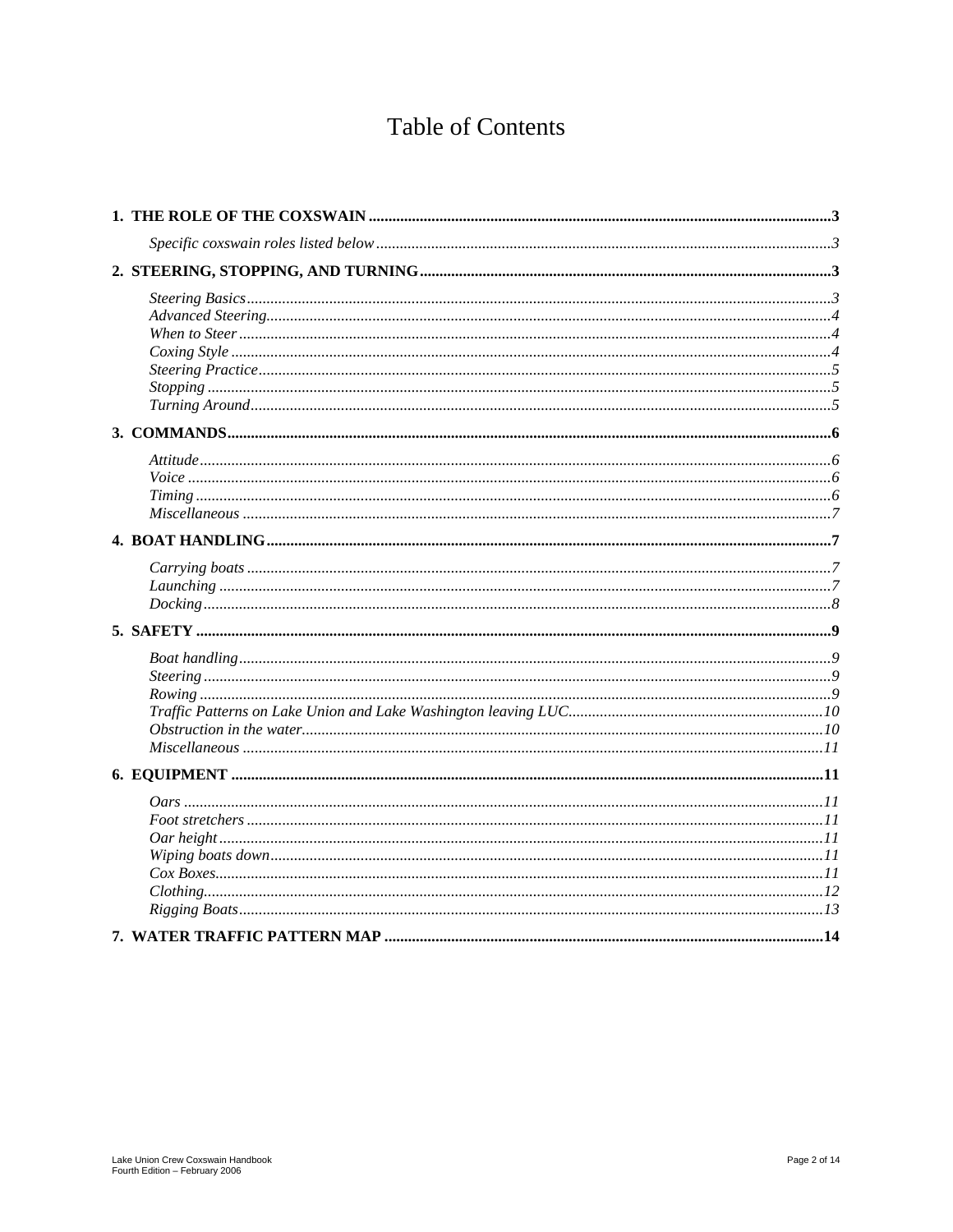## **1. The Role of the Coxswain**

The coxswain leads their crew on and off the water as well as steers the boat. A crew's performance is as dependent on a well-prepared coxswain as it is on the technical and athletic abilities of the rowers. The coxswain also plays an essential role in the psychology of the team, maintenance of the equipment, and the effectiveness and efficiency of a practice session.

#### **Specific coxswain roles listed below**

- Maintain a calm and purposeful manner when working with your crew. You set the tone for the practice or race.
- If you are focused and confident of your job, your crew will respond to your leadership. Even if you are not confident, fake it! Get all the information you can from your coach, then do your job the best you can.
- Ensure the safety of the rowers and the boat both on and off the water.
- Maximize practice time by motivating your crew to be quick and efficient in the boat bays and on the dock. Know where your coach expects you to meet him/her on the water.
- Steering, Launching, and Landing.
- Provide the leadership needed to maintain the attention and focus of the rowers.
- General care of the equipment you use. Report any damage to your coach, and write any repair needs on "repair board", which located as you enter/exit the boat bay from/into the tank room.
- Communication with the coach regarding the practice. The coach depends on you to assist in practice management and for feedback from your perspective in the boat. Express difficulties you may be having (i.e., steering, docking, motivation, crew member, etc.). Also report all boat successes (i.e., set, drill execution, etc.)
- Maximizing the quality of the practice by filling "down" time with drills (if you are not sure which drills are appropriate for your crew, ask your coach before practice).
- Giving specific direction to individual rowers for better oar handling, matching and blade work.

## **2. Steering, Stopping, and Turning**

#### **Steering Basics**

- Push the steering mechanism or steering cable in the direction you want to turn.
- Keep on course by picking and maintaining a point high enough on the horizon, so that you can always see it over your rowers.
- Make small adjustments to keep the boat on course.
- Be aware that sharp steering will affect the set of the boat and may disrupt the rowers' focus.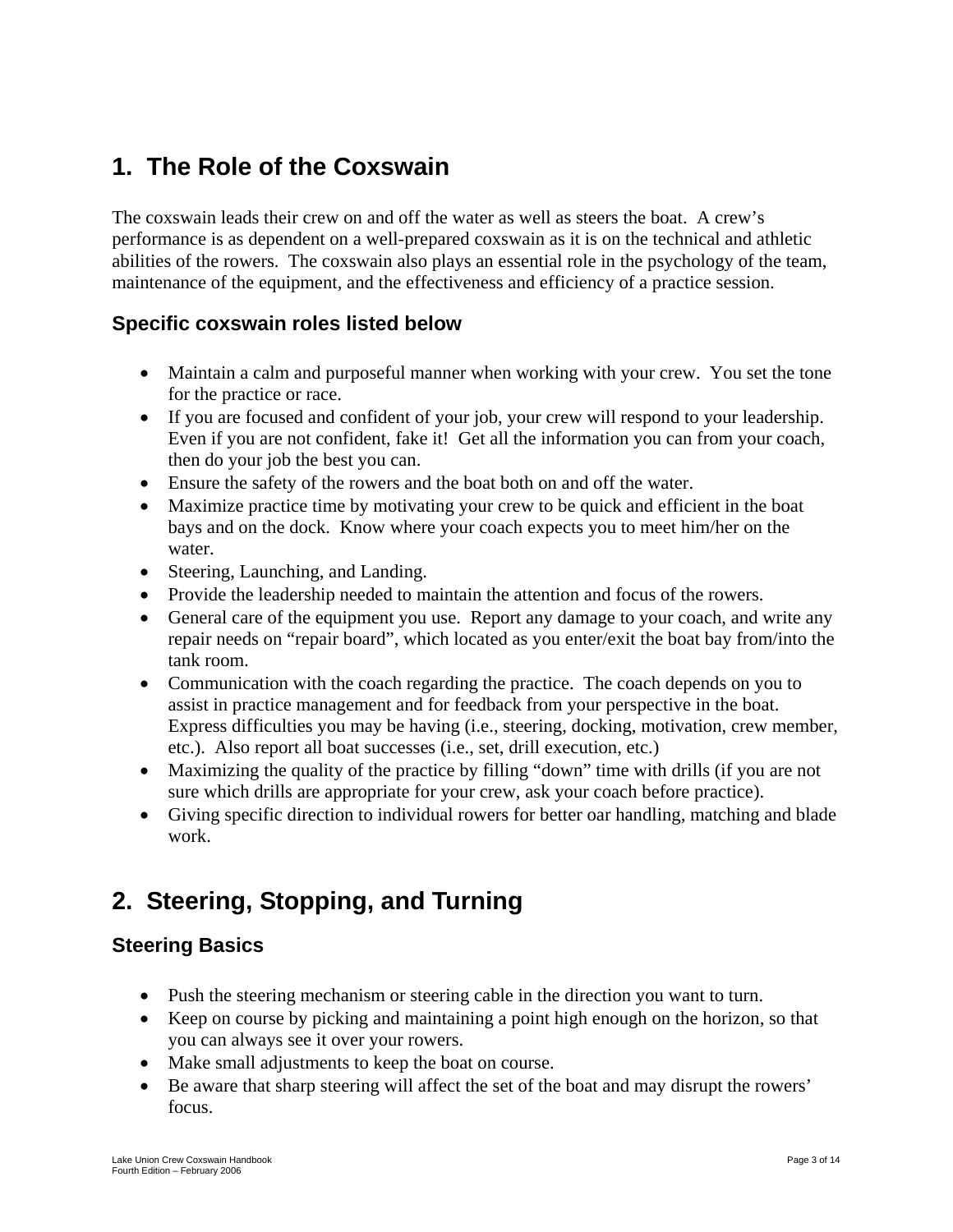- The coxswain may ask for more pressure on one side to assist in steering around a turn. However, this should not be a frequent request.
- Do not lean to either side. Keep your body weight centered and low in the boat.
- To steer the boat to one side when it has momentum and is coming to a stop, have one side hold down or drag their blades.
- During practice, boats should remain approximately one oar length apart, and should remain parallel while rowing. Do not wait for the coach to tell you to pull the boats together. If your boat gets behind the other boat, ask for more pressure; if your boat gets ahead of the other boat, add in a few pauses at half slide until the other boat comes even.

#### **Advanced Steering**

- The lag time between rudder application and hull response is from  $3/4$  of a stroke to 1  $1/2$ full strokes.
- Fours are more responsive, making them more difficult to keep straight.
- The rudder mechanism needs to be tight otherwise coxswains can unintentionally move the rudder in trying to stabilize their own bodies. Keep even pressure on the steering cables until you want to adjust your course. This will keep the rudder Movement of the coxswain can cause rowers to continually adjust to variables they cannot control. You can increase your stability by grasping both gunwales and the steering cable simultaneously. Hold the steering cable with 2 fingers only.

#### **When to Steer**

- Turning slows the boat because of rudder drag and because the rowers have a harder time setting the boat.
- Try to minimize your turning.
- Anticipate the need to steer, as the boat begins to move off course and make small corrections early.
- A shell is more stable when the blades are in the water. Try to steer while the blades are in the water.
- A shell is less stable when the blades are out of the water. Try not to steer when the blades are out of the water.
- The boat accelerates on the drive and decelerates on the recovery. Steering is less responsive the slower the boat is moving.

#### **Coxing Style**

- Always raise your hand when you have understood your coach's instruction. If you do not understand, signal your coach by putting your hand to your ear, or ask for clarification if your coach is close to you.
- Turn your Cox box OFF if you need to yell to your coach or others outside of your boat.
- When adjusting a point have your 7 or 8 seat back while your 1 or 2 seat rows. This will let you spin your boat without moving forward or backwards.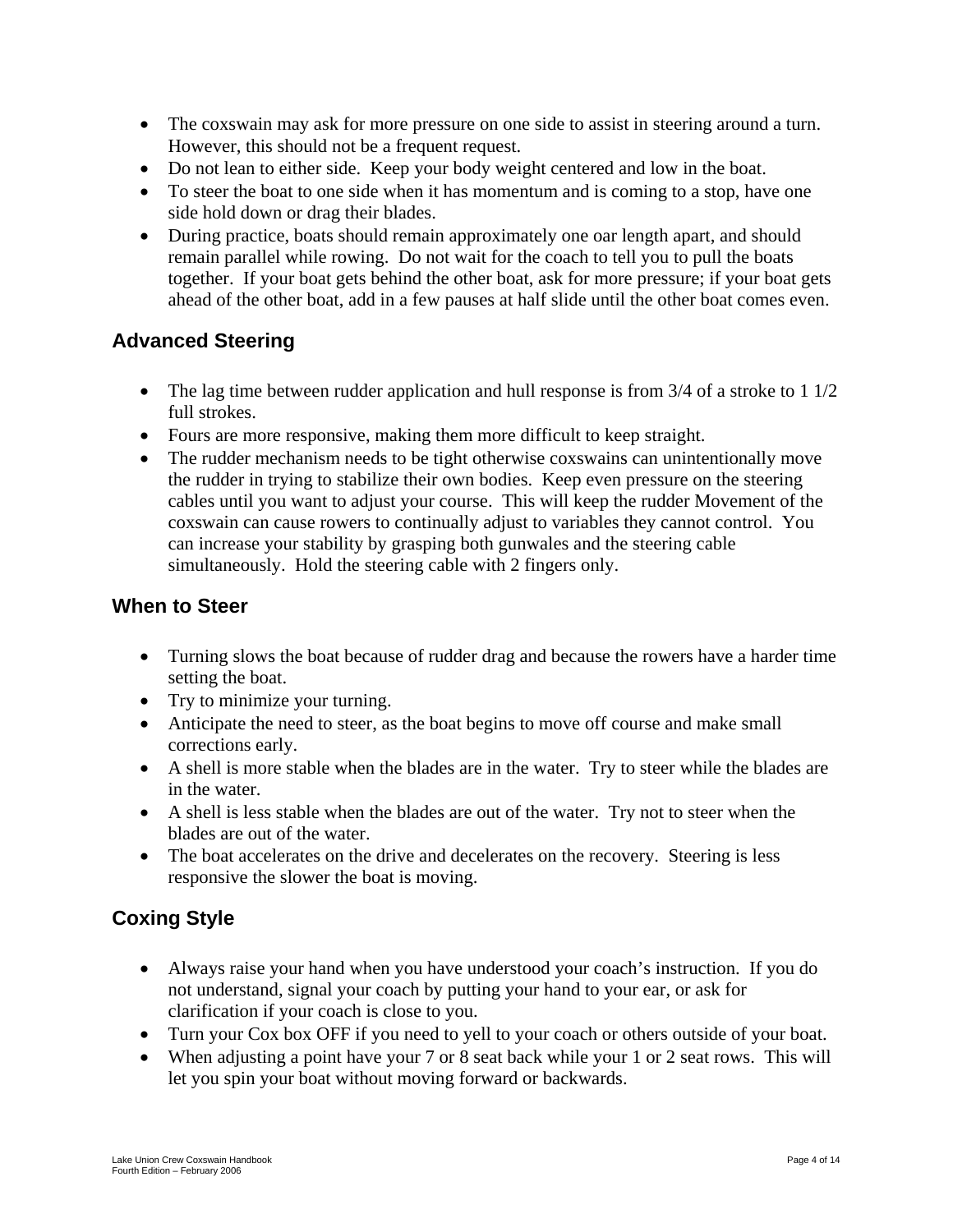- When making a gradual turn, steer during the drive and straighten the rudder during the recovery.
- When making a sharp turn it is OK to keep the rudder to one side. However, tell your rowers when you are "on the tiller" and again when you're "off the tiller".

#### **Steering Practice**

• Refrain from steering for a given number of strokes. If your boat naturally steers straight, you will see how little you need to steer. If your boat tends to pull to one side you may need to work with the coach to find which rower(s) is being out-pulled. Over steering may hide what is really happening in the boat.

#### **Stopping**

- When having a crew stop you can give the command, "In two.... way-enough" or "on this one, way-enough. Always say when you want your crew to stop before you say wayenough. Say "way-enough" as the blades go through the water.
- You can stop your boat by holding down all eight. You can keep your boat from moving by having all eight square their blades and hold water.
- Always have your crew "glide" after they way-enough. Rowers should stop with their "hands away" and their blades off the water, and feathered.
- Always stop your crew even with the other boats or immediately pull your boat even after you have stopped by using your stern pair or four to row.
- Maintain your point and keep boats parallel while stopped. You should always be adjusting your point even if the coach is talking (use your stern or bow pair, make brief comments, trying not to interrupt the coach), so that you are ready to go when the practice is ready to continue. Communicate to other coxswains what you are doing and if you need their help. Do not wait for the coach to tell you to "get your point".

#### **Turning Around**

- Always turn your boat into the wind, unless that causes you to violate the traffic pattern.
- Always begin the turn by backing first.
- Maintain a set boat during the entire turn.
- Unless otherwise directed, turn your boat one side at a time (i.e., ports to back, starboards to row, ready back, row, back", etc...).
- If two or more boats are turning, stagger the boats so that all boats can turn without collision.
- Always turn your boat so that you end up facing in the right direction for the traffic pattern when you finish your turn.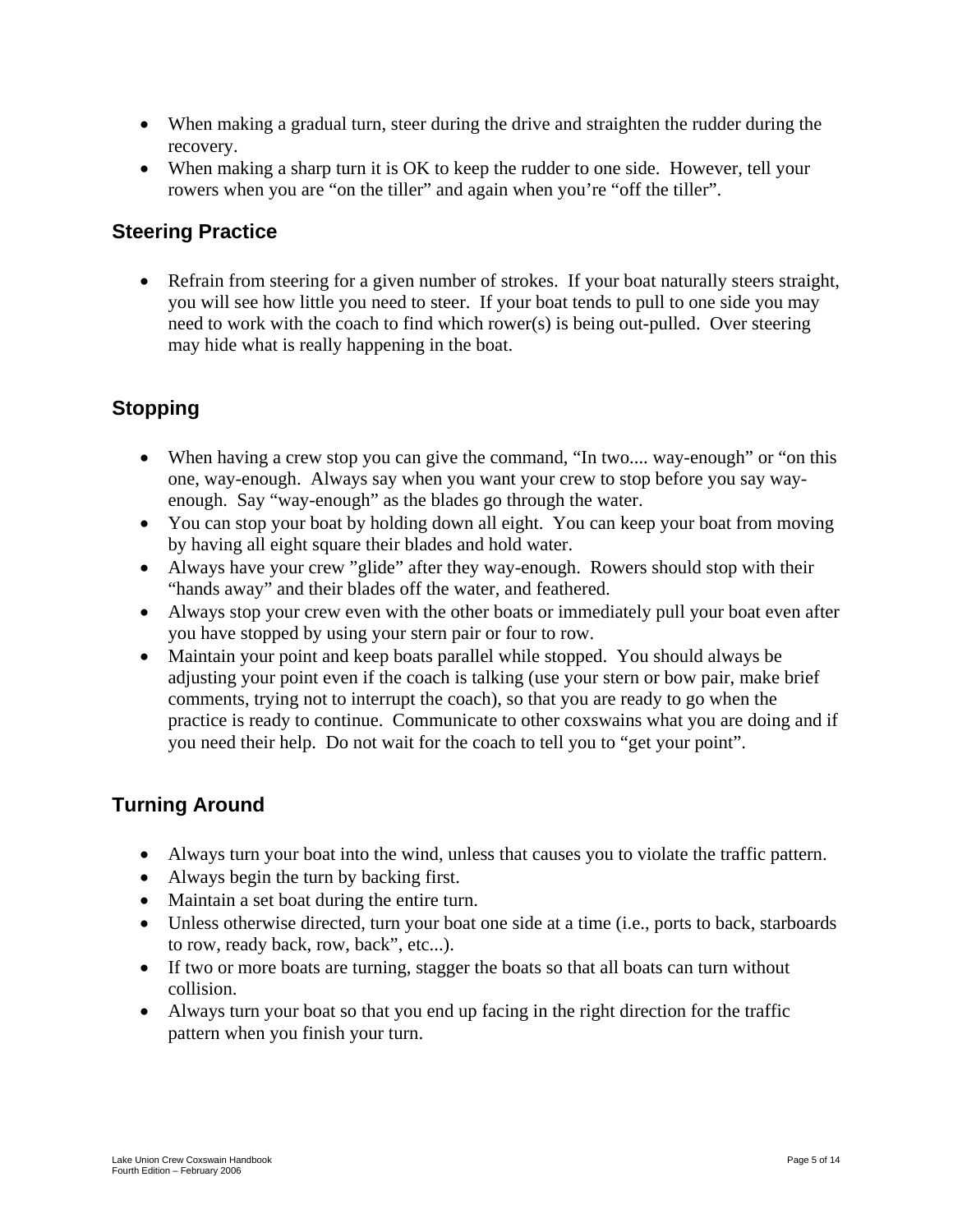## **3. Commands**

Your voice, execution of drills and workouts set the tone for your boat. A coxswain with a confident voice and precise calling of commands will ensure the focus of your rowers and the quality of your row.

#### **Attitude**

- Have confidence in your ability to make accurate decisions and in correcting mistakes. Do not apologize. Just make the change in your command and then continue.
- Demand attention and focus from your rowers on and off the water.
- Treat the rowers with respect.

#### **Voice**

- Use a deep voice versus a high/shrill squeal.
- Don't be afraid to be quiet as you assess a situation and then make a decision. Try not to think out loud.
- If you anticipate a tight situation, or there is a wake coming, give the rowers a calm warning. "Starboards, we're passing another crew on your side, heads up." Or "Wake coming from the port side in 3 strokes."
- As the intensity of a practice or race increases, your voice needs to remain calm and relaxed. Do not increase the volume or speed of your voice unless it is for specific emphasis (i.e., power ten, passing a boat, etc...). Increase the intensity of your voice rather than the volume.
- Your voice affects your rowers. If you talk fast, the slide will tend to increase. If you panic, your rowers will panic. When you're nervous, your rowers will be nervous. It is very important that you remain clam under stress whether you are lining up for a race or trying to maneuver your boat in a tricky situation during practice.
- Use a strong and assertive speaking voice. Never yell or scream at your rowers. Remember that just because you speak loudly in the bays, you do not have to take an angry tone.

#### **Timing**

- Always count your strokes at precisely the same moment as the stroke's catch. Calling the count before or after the catch will confuse your rowers and can lead to unmatched rowing. Never count at the release.
- Always tell your crew what they are supposed to do and then say "in two...", or "on this one..." depending on the situation.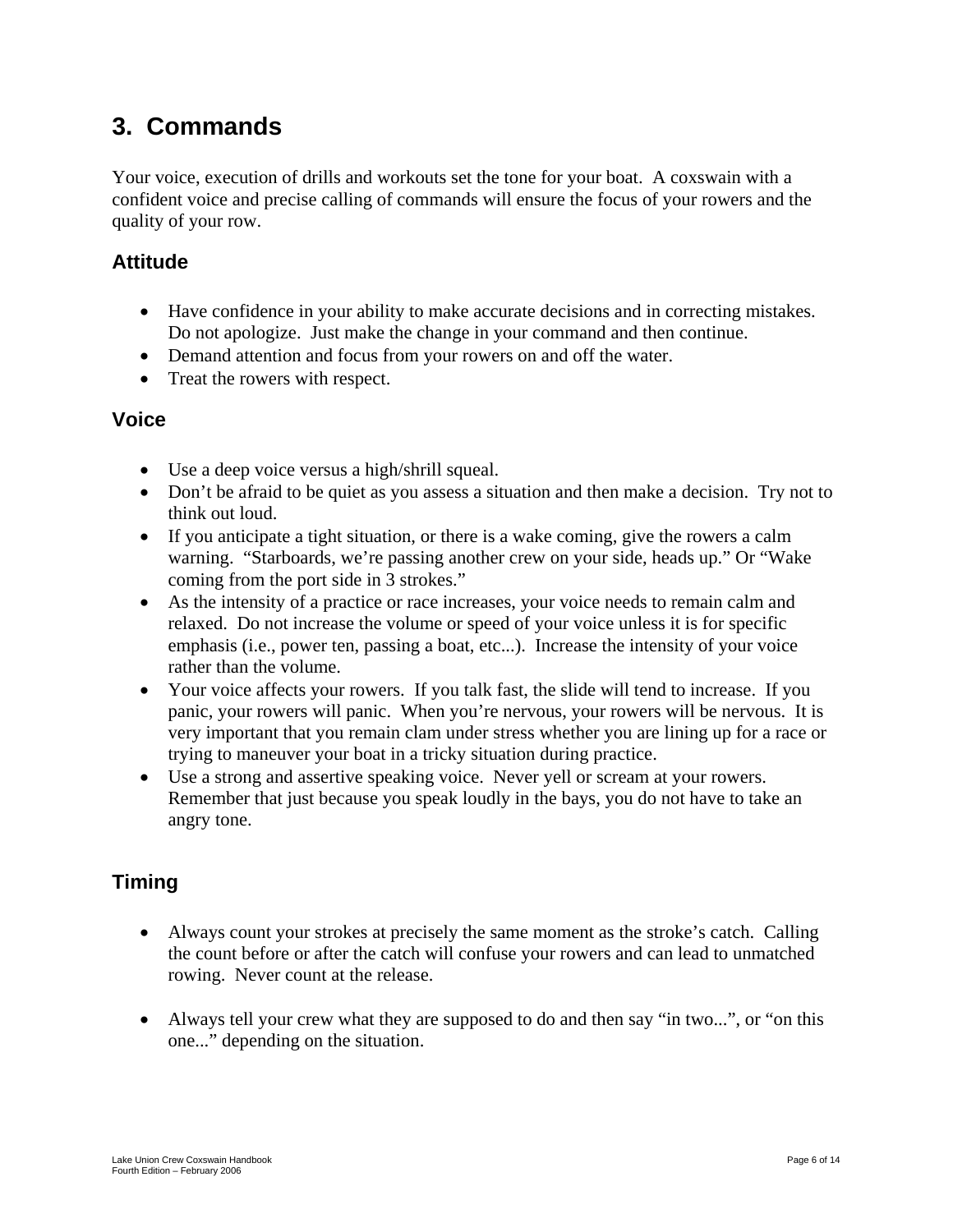#### **Miscellaneous**

- Always raise your hand after a coach gives you instruction, to acknowledge that you understand.
- Keep your hand in the air or signal the coach if you do not understand an Always ask questions if you do not understand an instruction.
- Always stop even with other crews or immediately pull your boat up to the other boats by fours or pairs (do not wait for the coach to tell you to do this).
- Contribute your ideas to the coach. Communicate problems/concerns (i.e., not understanding instructions, internal boat conflicts, etc...) to your coach.
- There should be no talking in the boat other than from you or unless rowers are responding to a question or have an emergency (i.e., broken equipment, injury, etc...).
- Do not speak when the coach is talking. Keep the count in your head and then continue calling the piece when the coach has stopped talking. Use silence to your benefit by letting the rowers hear the rhythm and listen for the bubbles, while giving yourself a break too. If you talk nonstop, rowers will tune you out.

## **4. Boat Handling**

#### **Carrying boats**

- There should be no talking other than from you in the boat bay or as you walk your boat.
- Demand that all rowers carry the boat at their shoulders, or just above if they are not as tall as others.
- Have rowers split opposite their riggers (i.e., ports split right, starboards split left). People helping carry a heavier boat should split so that sides are equal (have rowers tip their heads in the direction they are going to go, while the boat is still overheads).

#### **Launching**

- Stand and face your rowers as you call your commands. They cannot hear you if you turn your face away from them.
- As the boat is rolled into the water, move to the stern and make sure the skag does not hit the dock.
- Designate, for example, ports to carry oars and have starboards undo the oarlocks. We get oars after the boat is in the water. Make sure rowers hustle as they retrieve the oars.
- When your crew is placing the oars in the boat or removing them use the following order.
	- a. Launching: Have dockside oars in first. Hold the boat for waterside oar placement.
	- b. Docking: Have waterside oars removed first. Make sure you and others are Dockside oars go tips down on the dock.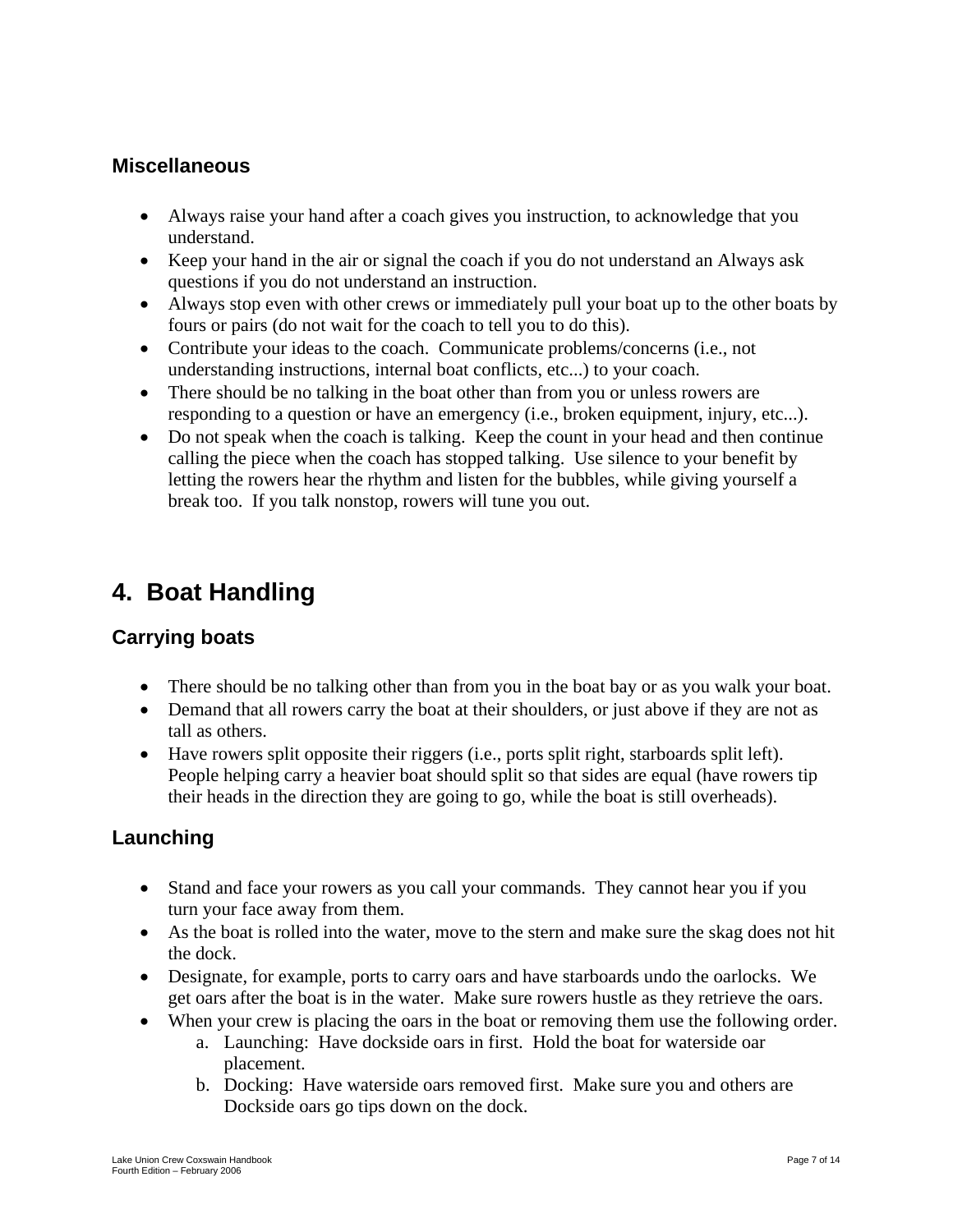- Have rowers count down from bow and immediately have the water side rowers push out their oars ("outside oars across"). Make sure this motion occurs at the same time. Hands should not leave the oars after this point.
- Make sure the boat is held a couple of inches away from the dock so the bolts won't get caught on the dock as rowers get in/out of the boat. No part of any boat should ever touch anything except water, the rack or rowers.
- Call for the rowers to enter the boat by pairs "one foot in, and down", (when not loading the entire boat at one time.....depending on the skill of the crew). You always enter last.
- Always make sure rowers keep their hands on their oars.
- Immediately walk (or push) the boat off the dock.
- Back off the dock only by stern pair followed by stern four. Do not back off all eight! Make sure everyone is backing together.
- If you are waiting for another boat to launch and join your practice, wait in the area just off the dock and tie into the foot stretchers on the water. If you are the last boat to launch, row to the rest of the boats in your practice by stern four (full slide) while the bow four tie in and then switch fours.
- If you have tied in and are waiting for other crews or for the coach, check your marks at the catch and the release and do catch/release drills.
- Always leave the dock going north, to stay in the traffic patter. When clear, you can then cut directly across to the west shore, if that is where your coach has directed you to meet.

#### **Docking**

- Always approach the dock slowly by pairs (sometimes fours works, but use good judgment).
- Notice which way the wind will blow you and adjust for it.
- Remember that if you have your rowers lean to one side, the boat will travel in that direction.
- Zero wind landings:
	- o In clam weather, approach the dock at a 15-degree angle aiming for the beginning of the dock. Approach the dock slowly dropping from all eight 5 to 6 boat lengths away to stern four, to stern pair for the last boat length or two. With stern pair rowing, approach until one of their blades is almost on top of the dock. Then glide it in as everyone leans away from the dock to lift the riggers over the dock edge & bumper.
- Cross wind landings:
	- o In strong crosswinds that push you off the dock, you will often require help from someone on the dock. Decrease your angle of docking to 5-10 degrees for cross winds off the dock. If you have the opportunity, dock on the side in which the wind will blow you towards the dock. Keep a 15-degree angle in this situation. Remember that the wind will either continually blow you closer to the dock as you approach it, or it will blow you away. For this reason you may need to start your approach closer or further away than you would if there was no wind. In heavy winds you may need to use bow, 2 seat or the bow pair instead of, or in addition to, stern pair to help guide the bow to the dock.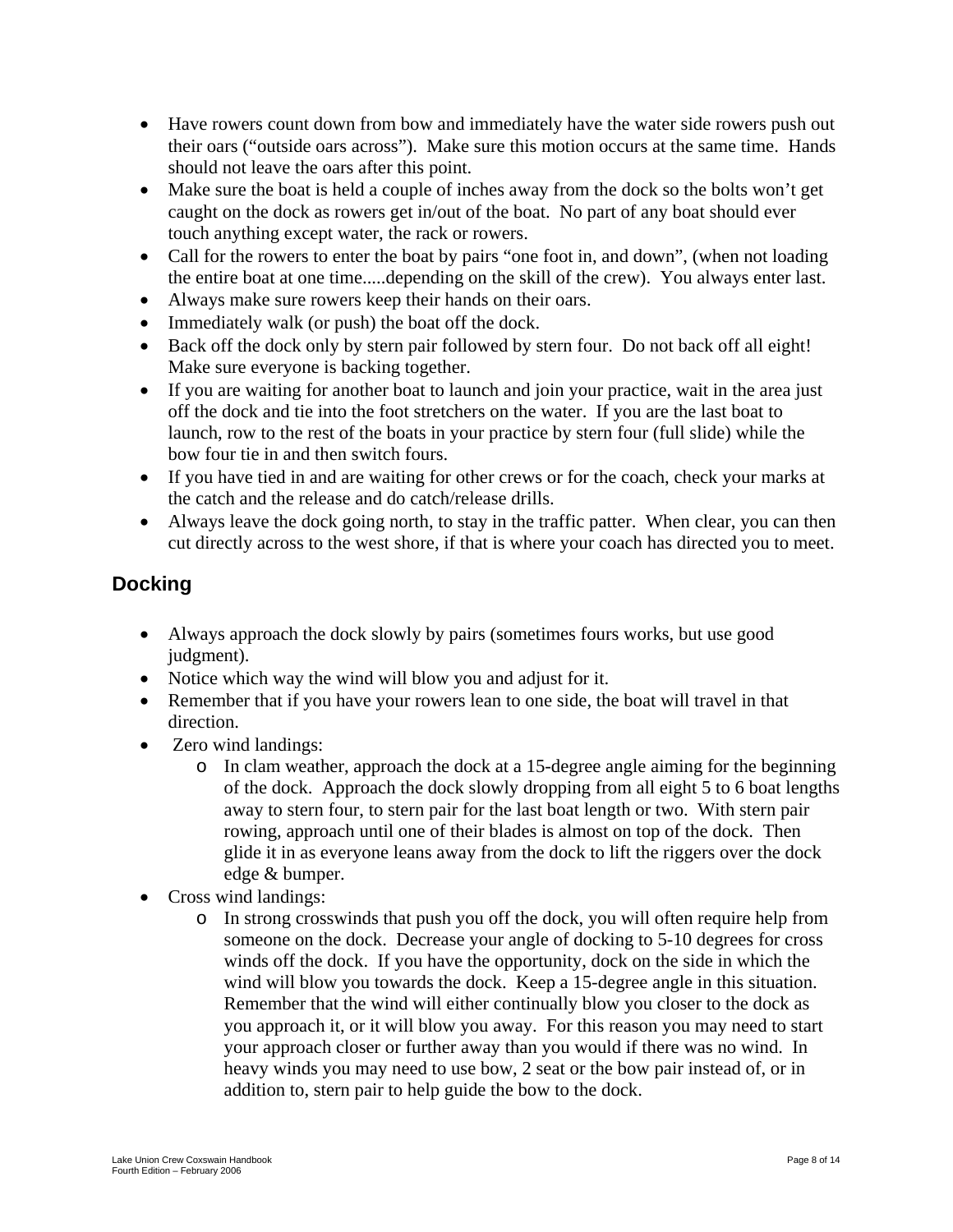- You are always the person to get out first. Hold the boat while your rowers get out and remove their oars.
- Have your rowers exit the boat by pairs or fours, after you get out. (Depending on skill).
- Boats are taken into the bays and stored on the racks bow first, unless the boat is starboard rigged, then it needs to go in stern first so that the riggers will nestle together on the racks.

## **5. Safety**

#### **Boat handling**

- Always tell your rowers what it is you want them to do before you ask them to do Stand facing the rowers so that everyone can hear you.
- Make sure everyone on your boat is ready and quiet before you ask him or her to Make sure rowers synchronize their movements. For example, when setting the boat in the water or picking it up, make sure that everyone does so at the same time.
- Make sure everyone is carrying the boat at his or her shoulders or above.
- When pressing the boat "up and over heads" or setting the boat into the water, make sure everyone in your boat is working and contributing.
- There should be no talking during boat handling procedures.

#### **Steering**

- You must stay within the correct traffic pattern at all times. STUDY THE TRAFFIC PATTERN MAP IN THIS HANDBOOK! Traffic patterns are almost all counterclockwise, keeping the shore on your starboard side. Coxswains should always stay to their right and close to shore unless otherwise instructed by their coach.
- When turning your boat around, turn only 90 degrees and then pull your boat across the water before finishing the remaining 90-degree of your turn.
- Always strive to keep the other boats in your practice no more than an oars' length away from you.
- Act quickly. Anticipate what will be asked of you next. Never let yourself drift into an undesired position. If your decision is wrong, at least you will know and can quickly change your command.
- Periodically check behind you to see what traffic is coming up. Commercial traffic has the right of way, and barges in particular are very difficult to maneuver or stop….get out of their way.
- If you are stopping, pull the boat over to the right and out of the way of other boats that may be coming up behind you later.

#### **Rowing**

- Rowers should remain quiet while on the water.
- Rowers should synchronize their motions so that the boat remains set at all times.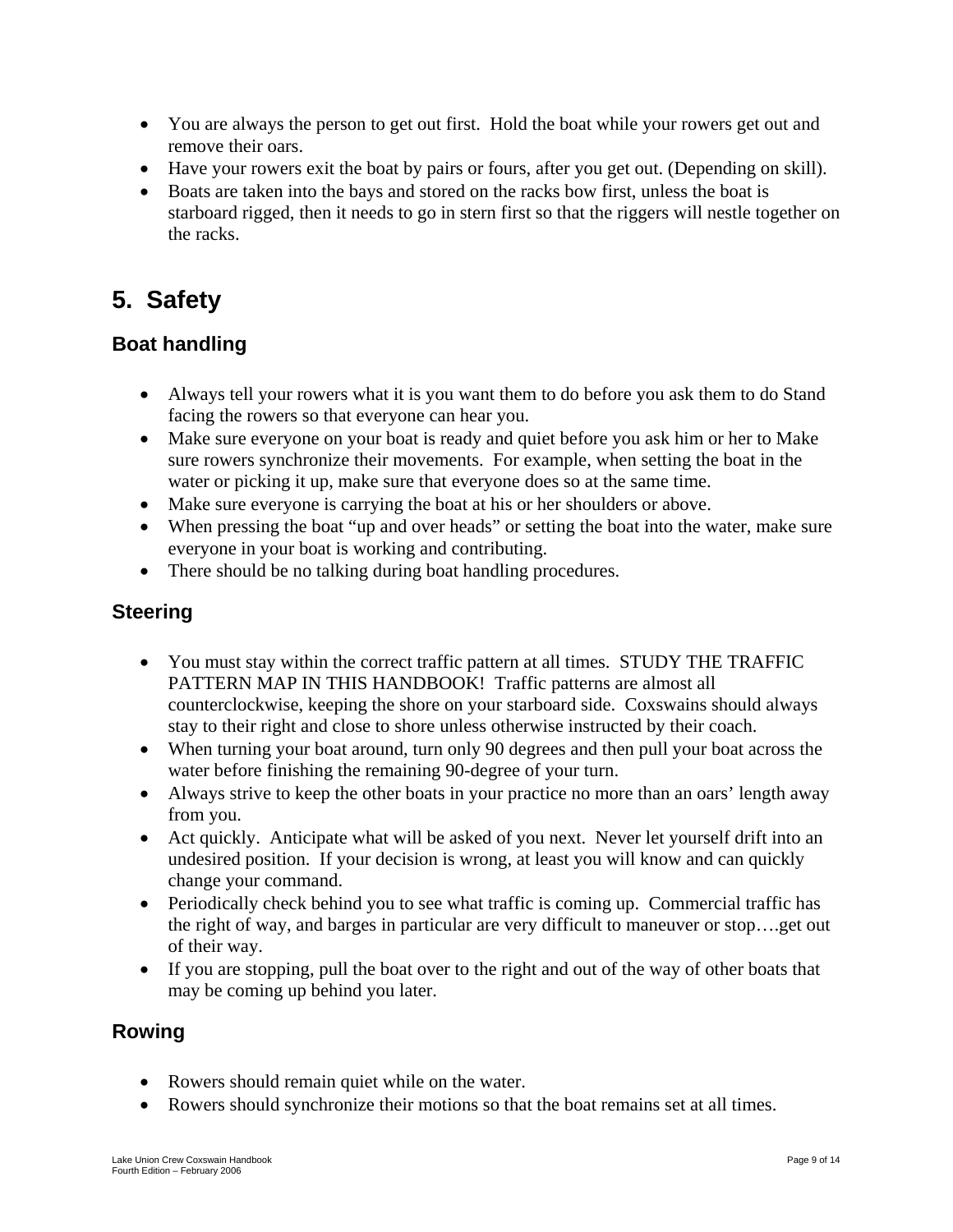- Never let the boat ride or sit in an unset position. If it is down to the same side 2 strokes in a row, call for the rowers to set the boat immediately.
- Give clear commands so that the rowers know what is expected of them.
- Always raise your hand after a coach gives you an instruction to acknowledge.
- If you row in the dark, hook up a battery for the lights. After the row, be sure to disconnect the battery before lifting the boat out of the water, and put the battery into the 'used battery' box for recharging.

#### **Traffic Patterns on Lake Union and Lake Washington leaving LUC**

- Refer to Traffic Pattern Map provided.
- Always stay to the right.
- Never stop underneath a bridge.
- When heading north, leave the red buoy under the I-5 bridge on your right. Leave about 10 feet between you and the buoy.
- When heading west (towards the Ship Canal), row straight across from LUC, then along the other shore, leaving the green buoy near Gasworks on your left.
- When heading east (from the Ship Canal), leave the green buoy near Gasworks on your left. Leave about 3-4 boat lengths between you and the buoy.
- When heading east through the "cut", leave all red buoys on the 2,000-meter racecourse on your right. Your starboard blades should pass within 10 feet of the buoys.
- When heading west (from Lake Washington), leave all the green buoys on the 2,000meter course on your right (unless otherwise directed). Your starboard blades should pass within 10 feet of the buoys.
- When navigating the "cut", keep your boat as close to the right wall as possible.
- When traveling under a bridge, keep your boat as close to the right wall as possible. Look up at the bridge (most are draw bridges) and keep your boat to the right of the center span (where the bridge opens up). The University Bridge is especially critical since it is on a turn in the waterway. If you are on the left side of center, traveling against the traffic pattern, you may not be seen by on coming traffic as you come under the bridge!

#### **Obstruction in the water**

- When something wraps around the fin and/or rudder, you will feel a vibration in the stern. You may also not be able to steer effectively. You (or Stroke in a bow-loader) should be able to clear it quickly by reaching under the boat and pulling the debris off.
- If you have snagged a line or other large objects on your fin, stop immediately so that it does not rip off your fin. Then reach under the boat and clear it.
- Do not push down on an object under the hull since it may push back up through the hull.
- If you run over a solid object you will probably hear a loud thunk. If the fin is ripped off, your boat will veer from side to side. The fin could also be bent or it could be pushed up through the hull of the boat. In any case, you must row back to the boathouse immediately. Remember, if there is damage to, or loss of the fin, your ability to steer will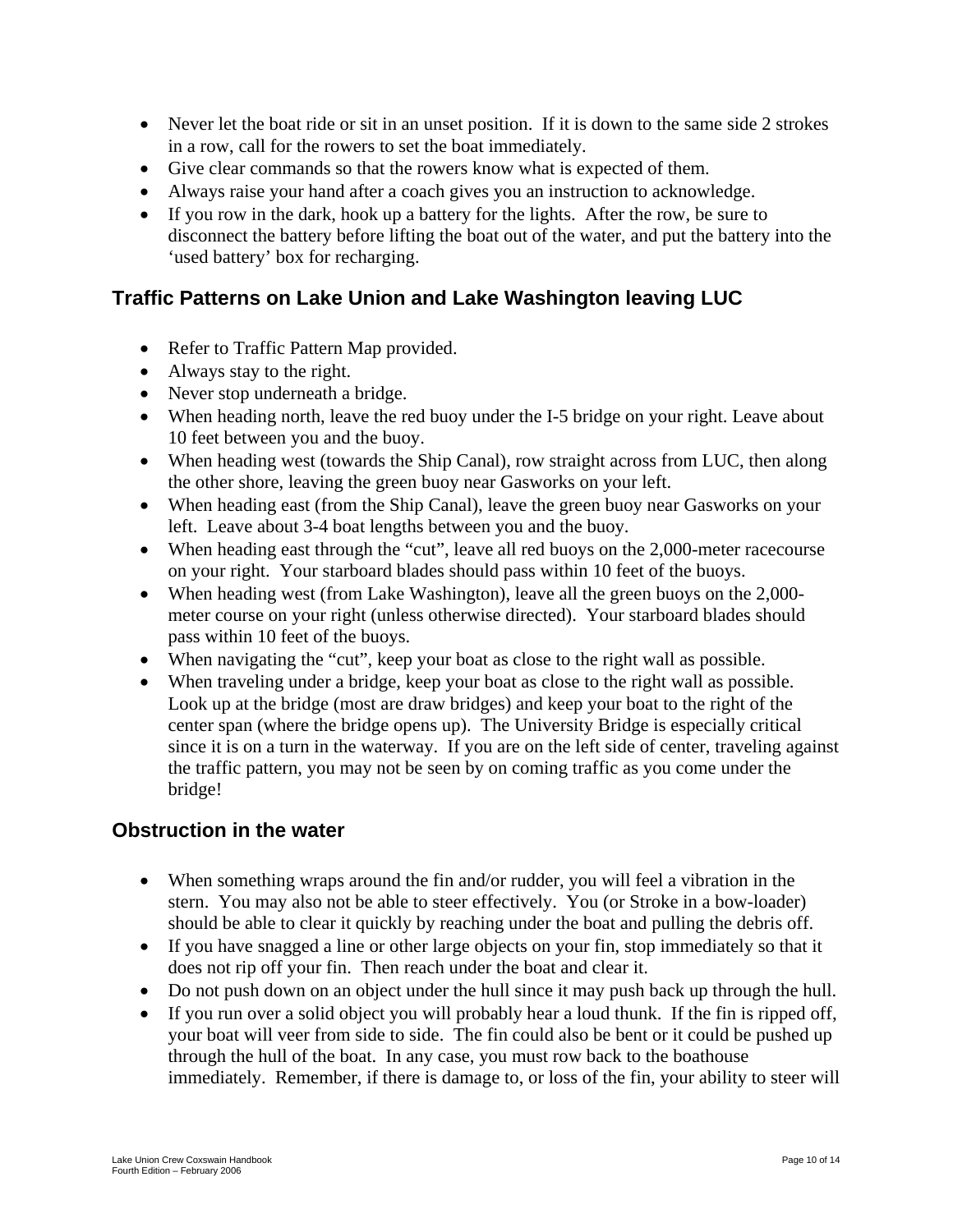be greatly impaired so row back with great caution. One way to do this is to row with stern 6, and have either bow or 2 seat row as needed for steering.

#### **Miscellaneous**

- Command: "Heads Up" pay attention, something to watch out for is near you. This command should always be used when someone may not see your shell coming at him or her such as when leaving the boathouse or launching/carrying boats at a regatta.
- Always have one person at each end of the boat when launching/carrying at a regatta.

## **6. Equipment**

#### **Oars**

- Oars should be carried tips up and set on the dock tips down.
- Make sure everyone has the correct oar and that it is placed in its oarlock correctly before launching.

#### **Foot stretchers**

• Foot stretchers should be set at "the catch", meaning: When the rowers sits in the catch position, the center of the rower's seat and the pin (the part of the rigger that holds the oarlock in place) of the rigger should be in the same line.

#### **Oar height**

• Make sure rowers have enough clearance as they row. Moving spacers above the oarlock will lower the height and moving spacers below the oarlock will increase the height. Set height at the release position.

#### **Wiping boats down**

• Boats should be wiped down after each row. Designate a pair from your boat to do so (you will find in some programs the rowers all automatically wipe the boat down.....nothing needs to be said in those cases). This job should not fall on your shoulders.

#### **Cox Boxes**

- Know where your Cox box is at all times. Always replace your Cox box immediately after you row and make sure it is plugged into its charger. Cox box MUST be turned off before plugging it into the charger.
- Always carry your Cox box by the handle and head-set (together).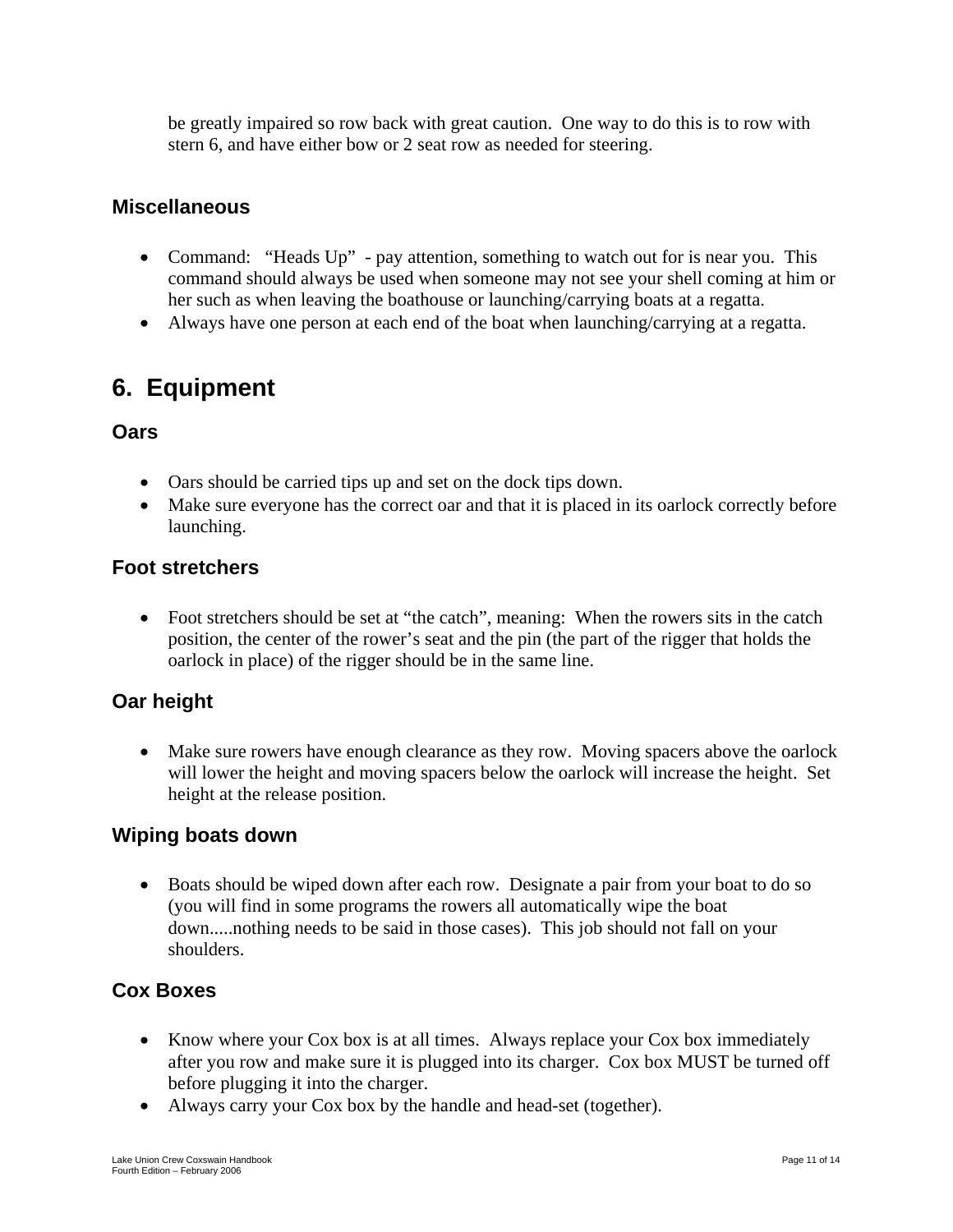- Never leave a Cox box on the dock or sitting in the boat bay.
- Cox box maker Nielsen Kellerman has published the following dos and don'ts list.

### *CoxBox DOs and DON'Ts by Nielsen Kellerman*

DO: Put the CoxBox on charge whenever it is not in use. The charging light to the right of the rubber plug will come on as soon as the charger is connected. If this light is NOT on the CoxBox is not being charged.

DO: Inspect the toggle switch seal daily for signs of tearing.

DO: Charge for at least 16 hours should the "BAT" warning come on.

DO: Wash well in fresh water after salt water use.

DO: Wash away grit before cleaning front panel.

DO: Use the mounting cup provided.

DO: Occasionally apply silicone (available from N/K) to the outside of the rubber plug.

DO: Occasionally apply Nyogel (available from N/K) inside the metal sockets only.

DO: Be sure to turnthe CoxBox OFF when not in use and store in a cool, dry place.

DO: Contact N/K with questions or problems.

DON'T: Ignore the "BAT" warning on the display. Repeated or extended use with a low battery will shorten life.

DON'T: Pull on the microphone cable. The cable and connector will withstand a steady pull of 60 lbs. neither will withstand the impact created by yanking the cable or dropping the CoxBox and catching it with the cable.

DON'T: Leave the CoxBox anywhere the temperature might exceed 120° F for an extended time.

DON'T: Fully lock the microphone connector to the CoxBox unless necessary – locking the connector will increase wear & tear and cause damage if the CoxBox is dropped.

DON'T: Leave the CoxBox on while charging.

DON'T: Leave the CoxBox on charge for extended periods, (more than a day or two) – this will shorten battery life.

DON'T: Attempt to open the CoxBox – there are no user-serviceable parts inside and the device uses sophisticated sealing procedures. Any attempt by untrained individuals to open the CoxBox to open the CoxBox will almost certainly cause damage to the equipment and will void the warranty.

DON'T: Use solvents on the front panel as they will cause stress cracks.

#### **Clothing**

• Always have rain gear accessible in case the weather is nasty or you are in a bow loader.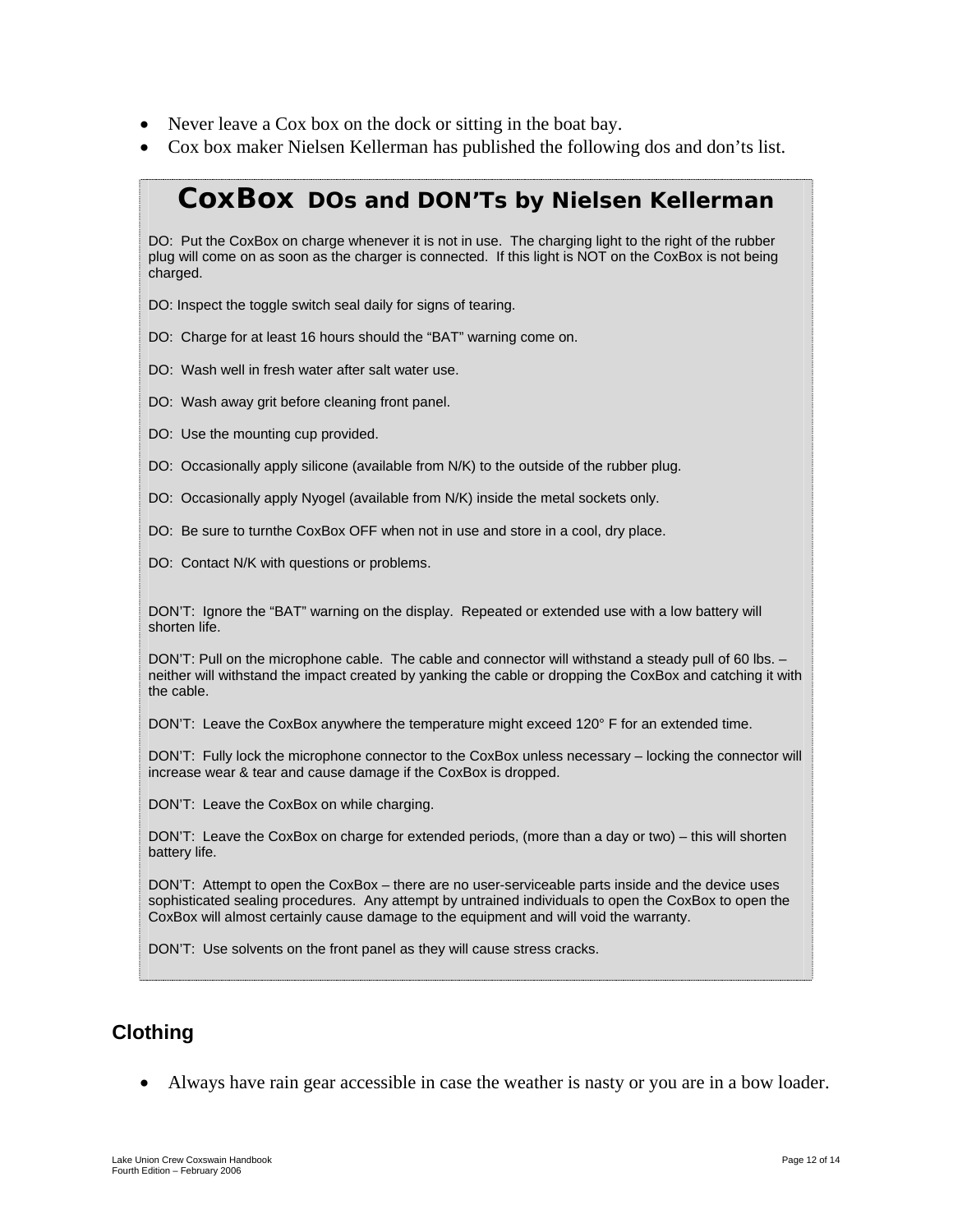- Dress warmly at all times if the weather is less than perfect. Cold coxswains are less effective.
- Have a spare set of clothes at the boathouse to change into in case you get wet during practice.

#### **Rigging Boats**

- You should be able to take riggers off and put riggers back on. Be aware of the nuts and bolts required to hold a rigger onto the boat and know which order they go.
- On Empachers, Vespolis and Pococks, we leave the hardware on the boat. On Kaschpers, the hardware stays with the riggers.
- Tighten all nuts 'finger tight' and let the coach do the final tightening with the tools.